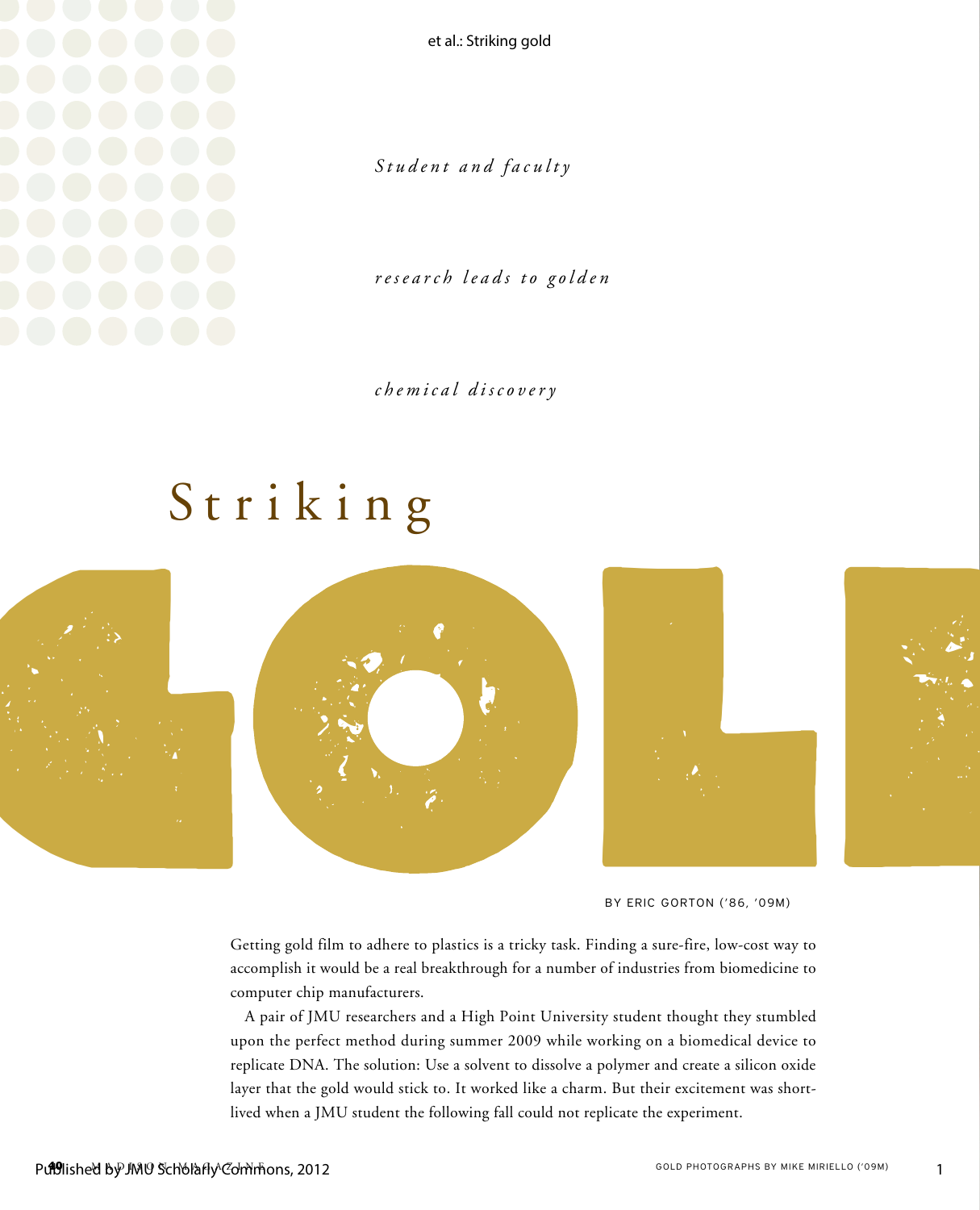

D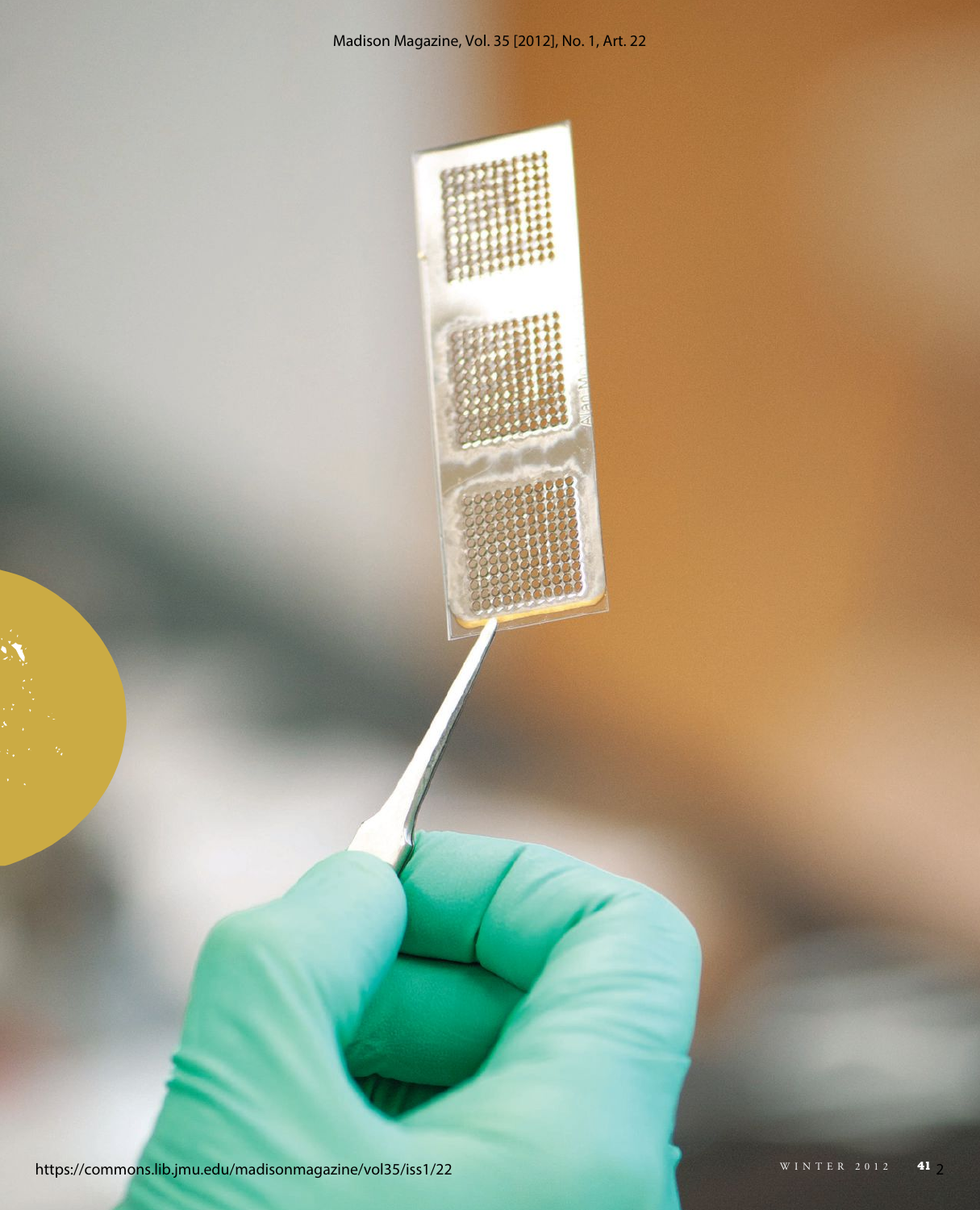## et al.: Striking gold

After closer evaluation of the steps each student used, Brian Augustine, professor of chemistry, and Chris Hughes, professor of physics and astronomy, noticed the students used different solvents in the process. Laura Lee, a High Point University student who participated in JMU's summer Research Experience for Undergraduates program, used chloroform; JMU biology major Alan Mo ('11) used toluene.

"They're both very common organic solvents," says Hughes. "There would be no reason why you would choose one over the other."

Augustine recalls, "Alan asked what to do, and we said 'just get something that dissolves the polymer. Pick toluene. That's as good as anything.'"

The real head scratching began when Mo repeated the experiment using chloroform, and it worked.

"Our reaction was, 'Come on. Do it again,'" Augustine says. "We couldn't believe that. That was ridiculous. The solvent should have no effect whatsoever."

More experiments with a variety of solvents proved that chloroform did indeed make the difference. That resolved the problem of finding a simple, low-cost method for getting gold to stick to plastics, but it created a mystery: What was different about chloroform than the other solvents?

"We had some goofy theories," Augustine says. "When you sort of think about them, you say, 'How can all those atoms move in just the right way? Why would the solvent do that? Why would it stay that way?'"

To find out, Augustine and Hughes had a third student, Vezekile "Veve" Zungu, a summer 2010 visiting student from South Africa, use spectroscopy to investigate what was happening with chloroform.

"Once you understand the why, then you can start making predictions about other things that can happen," Augustine explains. "Now we understand, I think, the basic science or the mechanism behind it, so now we can start making predictions about other metals we think are going to stick or other polymers we think are going to work."

That could be big news for a variety of industries.

"One of the show-stoppers for plastic tech devices is putting electrical contacts onto plastic surfaces," Augustine says. "Intel and all the big players out there are trying to move to plastic electronics or at least some subset of their operation is trying to go to plastic electronics," which are light, durable and less costly to manufacture than

silicon-based technologies. "The whole biomedical industry is looking at plastic electronics for implants and stuff like that. Acrylic is an FDAapproved material to go inside the body, so you can put implants into the body with electrodes that are maybe sensing glucose levels."

Hughes says, "JMU has filed a provisional patent application for the process. Soon, scientists and manufacturers may have the option of using plastic electronics to design and build devices we haven't thought of yet."

The professors plan to submit the findings about the chemical reactions to a top-tier journal. The first paper touting the research was published in the March 2011 issue of *The Journal of Vacuum Science and Technology A.* The paper primarily focused on the discovery



of a more efficient process to adhere gold to plastic rather than the details of the chemistry that made it possible.





In the two months following their first article's publication, it was among the top 20 most downloaded articles from the *JVSTA* website.

"That paper was the work of Laura Lee basically discovering that chloroform has some effect, although she didn't know that; Alan really figuring out that it was chloroform that was doing it; and then Veve doing a little bit of spectroscopy to figure out there's some sort of chemistry happening in there," Augustine explains.